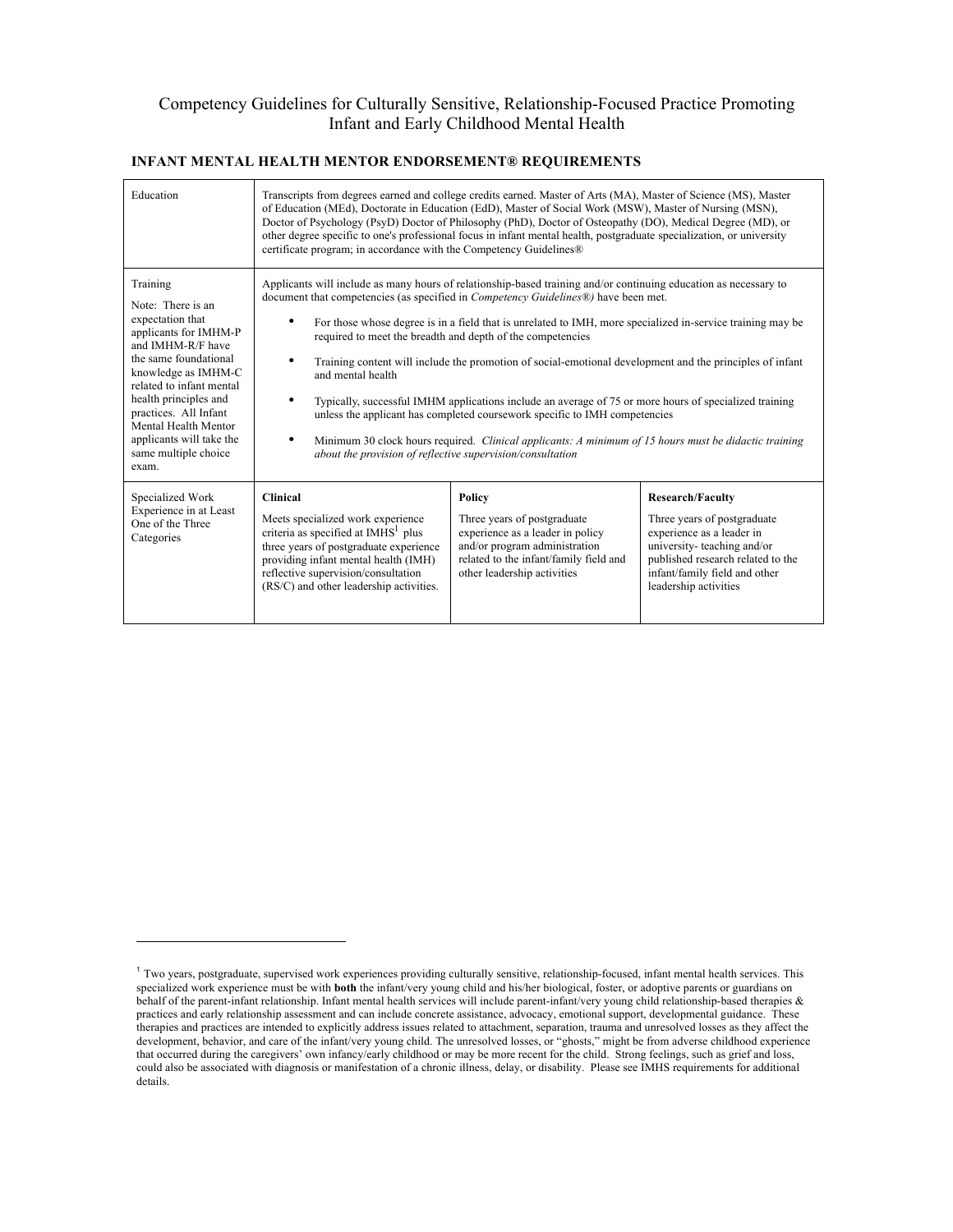## Competency Guidelines for Culturally Sensitive, Relationship-Focused Practice Promoting Infant and Early Childhood Mental Health

| Examples of Leadership<br>Activities<br>Please note: Some of<br>these leadership<br>activities may be<br>demonstrated through<br>paid work experience<br>and there is an<br>expectation that some<br>will be demonstrated in<br>addition to paid work<br>experience.<br>These lists, meant to<br>demonstrate some of the<br>activities in which<br>leaders might engage,<br>are not comprehensive.<br>Also, applicants would<br>not need to engage in<br>all the activities listed in<br>order to earn<br>$Endorsement ® as an$<br><b>Infant Mental Health</b><br>Mentor. | Organize and facilitate reflective<br>$\bullet$<br>practice groups and/or IMH study<br>groups<br>Provide RS/C to IMH<br>$\bullet$<br>practitioners<br>Participate in system of care<br>planning initiatives<br>Participate in planning for<br>regional, statewide, or national<br>IMH-specific conferences<br>Represent IMH interests in<br>planning for national early<br>childhood, social service, child<br>welfare, behavioral health, and<br>public health conferences<br>Work to increase the preference<br>for Endorsed personnel in<br>contracts for services, child care<br>rating schemes<br>Work to address reimbursement<br>issues for IMH services<br>Leadership in local/state IMH<br>$\bullet$<br>association<br>Volunteer contributions that<br>$\bullet$<br>promote infant mental health for<br>example CASA, Doula, etc.<br>Training on IMH principles<br>and/or practices to regional, state,<br>or national groups<br>Teach about infant mental health<br>principles and practices at a | Provide feedback to state<br>$\bullet$<br>agencies on current and<br>proposed policies that promote<br><b>IMH</b> practices<br>Provide presentations on IMH<br>and its role in all early childhood<br>disciplines/systems<br>Participate in planning groups<br>promoting IMH within early<br>childhood systems<br>Participate in regional, state, and<br>$\bullet$<br>national policy making groups,<br>representing IMH principles<br>Publish policy briefs or position<br>statements addressing IMH<br>Provide analysis of proposed<br>legislation/policy on populations<br>served through IMH service<br>delivery systems<br>Work to address reimbursement<br>issues for IMH services<br>Work to increase preference for<br>٠<br>Endorsed personnel in contracts<br>for services, child care rating<br>schemes<br>Leadership in local/state IMH<br>association<br>Participate in planning for<br>٠<br>regional, statewide, or national<br>IMH-specific conferences<br>Engage in reflective consultation | Provide leadership in graduate<br>$\bullet$<br>certificate IMH programs<br>Higher education instructor for<br>$\bullet$<br><b>IMH</b> courses<br>Participate in interdepartmental<br>$\bullet$<br>efforts to integrate IMH<br>competencies into appropriate<br>syllabi<br>Participate as member of<br>$\bullet$<br>doctoral applicant's committee<br>when IMH-related topics are<br>proposed<br>Participate in planning for<br>$\bullet$<br>regional, statewide, or national<br>IMH-specific conferences<br>Present and/or publish on<br>$\bullet$<br>topics related to the promotion<br>or practice of IMH<br>Leadership in local/state IMH<br>$\bullet$<br>association<br>Engage in reflective<br>$\bullet$<br>consultation |
|---------------------------------------------------------------------------------------------------------------------------------------------------------------------------------------------------------------------------------------------------------------------------------------------------------------------------------------------------------------------------------------------------------------------------------------------------------------------------------------------------------------------------------------------------------------------------|-------------------------------------------------------------------------------------------------------------------------------------------------------------------------------------------------------------------------------------------------------------------------------------------------------------------------------------------------------------------------------------------------------------------------------------------------------------------------------------------------------------------------------------------------------------------------------------------------------------------------------------------------------------------------------------------------------------------------------------------------------------------------------------------------------------------------------------------------------------------------------------------------------------------------------------------------------------------------------------------------------------|------------------------------------------------------------------------------------------------------------------------------------------------------------------------------------------------------------------------------------------------------------------------------------------------------------------------------------------------------------------------------------------------------------------------------------------------------------------------------------------------------------------------------------------------------------------------------------------------------------------------------------------------------------------------------------------------------------------------------------------------------------------------------------------------------------------------------------------------------------------------------------------------------------------------------------------------------------------------------------------------------------|-------------------------------------------------------------------------------------------------------------------------------------------------------------------------------------------------------------------------------------------------------------------------------------------------------------------------------------------------------------------------------------------------------------------------------------------------------------------------------------------------------------------------------------------------------------------------------------------------------------------------------------------------------------------------------------------------------------------------------|
|                                                                                                                                                                                                                                                                                                                                                                                                                                                                                                                                                                           | college or university                                                                                                                                                                                                                                                                                                                                                                                                                                                                                                                                                                                                                                                                                                                                                                                                                                                                                                                                                                                       |                                                                                                                                                                                                                                                                                                                                                                                                                                                                                                                                                                                                                                                                                                                                                                                                                                                                                                                                                                                                            |                                                                                                                                                                                                                                                                                                                                                                                                                                                                                                                                                                                                                                                                                                                               |

#### **IMH MENTOR ENDORSEMENT® REQUIREMENTS, CONTINUED**

| Reflective Supervision/<br>Consultation                                                                                                                                            | Required for Clinical; recommended for Policy or Research/Faculty<br>Minimum 50 clock hours relationship-focused, reflective supervision/consultation (RSC) within a one to two-year<br>timeframe; post Masters, individually or in a group while providing RSC to infant-family professionals. Applicant's<br>provider of RSC must have earned/maintained IMH-E® at IMHM-C or be "vetted" 2 by NCIMHA as such. A<br>minimum of 25 hours of the RS/C received should be about the RS/C that the applicant provides to others |                                                                                                                                                                                                                                                                                                                                                                       |                                                                                                                                                                                                                                                                                                                                                                                                                                                                                                                                                                                                                                                  |
|------------------------------------------------------------------------------------------------------------------------------------------------------------------------------------|------------------------------------------------------------------------------------------------------------------------------------------------------------------------------------------------------------------------------------------------------------------------------------------------------------------------------------------------------------------------------------------------------------------------------------------------------------------------------------------------------------------------------|-----------------------------------------------------------------------------------------------------------------------------------------------------------------------------------------------------------------------------------------------------------------------------------------------------------------------------------------------------------------------|--------------------------------------------------------------------------------------------------------------------------------------------------------------------------------------------------------------------------------------------------------------------------------------------------------------------------------------------------------------------------------------------------------------------------------------------------------------------------------------------------------------------------------------------------------------------------------------------------------------------------------------------------|
| Three Professional<br><b>Reference Ratings</b><br>Please note: At least<br>one reference rating<br>must come from<br>someone who has<br>earned IMH-E® or be<br>"vetted" by NCIMHA? | <b>Clinical</b><br>1. One from current program<br>supervisor<br>2. One from person providing<br>reflective supervision/consultation to<br>the applicant<br>3. One from person receiving<br>reflective supervision/consultation<br>from the applicant                                                                                                                                                                                                                                                                         | Policy<br>1. One from current program supervisor<br>2. One from person providing reflective<br>supervision/consultation, if applicable<br>3. If no one available from first two<br>categories, applicant may ask three<br>colleagues who can speak to the<br>applicant's ability to promote infant<br>mental health principles and practices<br>in and across systems | <b>Research/Faculty</b><br>1. One from current department<br>supervisor or chair if he/she is<br>familiar with IMH. If not, ask a<br>colleague who can speak to the<br>applicant's ability to promote<br>IMH principles into practice<br>2. One from person providing<br>reflective<br>supervision/consultation, if<br>applicable. If not applicable,<br>applicant may ask a colleague<br>who can speak to the applicant's<br>ability to promote IMH<br>principles into practice<br>3. One from a student taught<br>and/or supervised by the<br>applicant who can speak to the<br>applicant's ability to promote<br>IMH principles into practice |